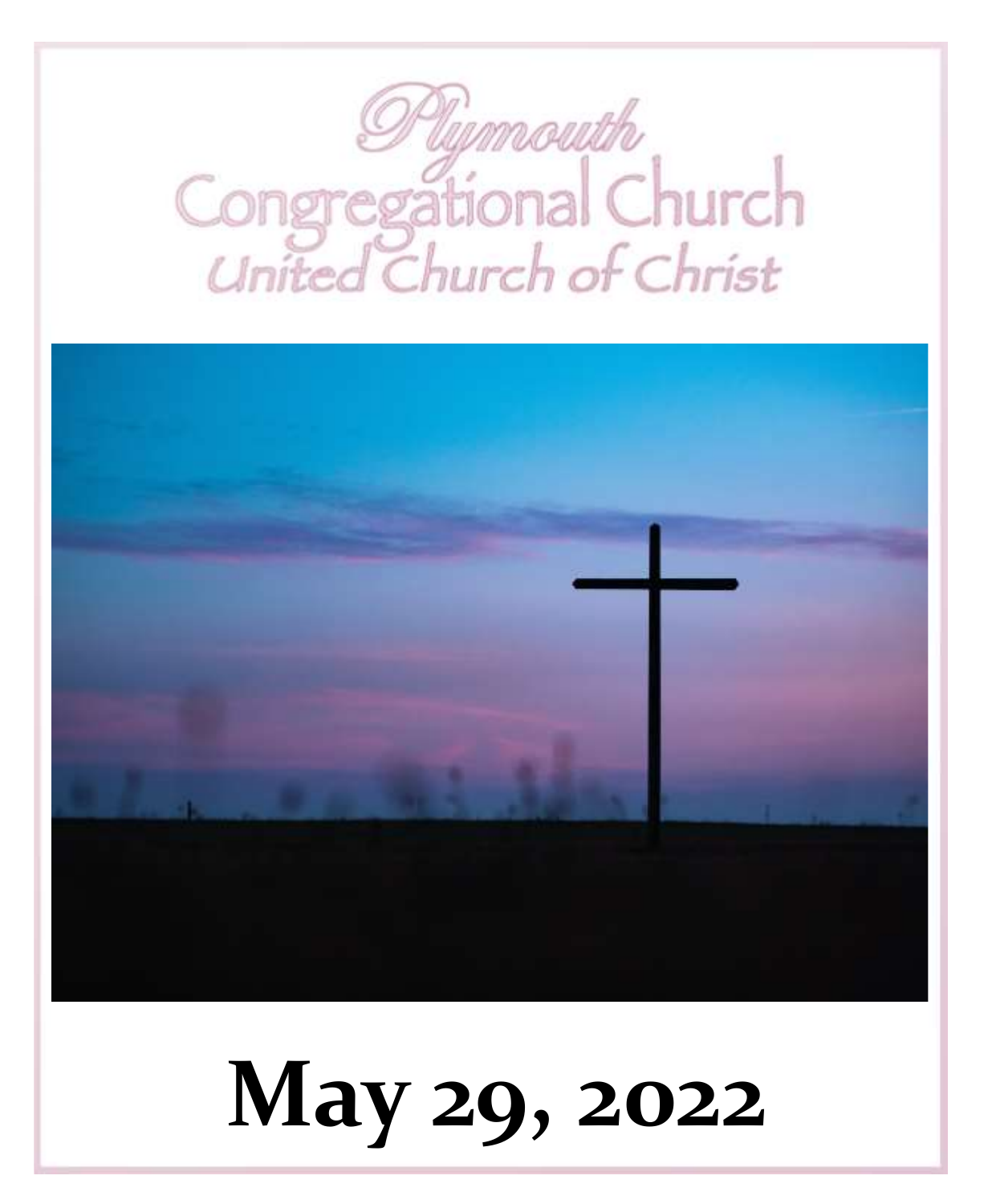### *Plymouth Congregational Church United Church of Christ*

*No matter who you are, or where you are on life's journey, you are welcome here!*

#### **May 29, 2022 • Ascension of Our Lord • 10 a.m.**

*\*An asterisk invites you to stand as you are able, in body or spirit.*

Prelude Dr. Steve Michelson

Greeting and Welcome **Pastor Charles Pastor Charles** 

Announcements

- Joint event with Montana Jewish Project: Shavuot, June 5th, 2pm— 5pm, challah braiding & candle-making.
- Church clean-up day: After the service on Sunday, June 12th.

Invitation to Worship *adapted from Psalm 67* Gail Tronstad

- One: Clap your hands, all you peoples; shout to God with loud songs of joy!
- *All: Sing praises to God, sing praises; sing praises to our God, sing praises!*
- One: For God is the ruler over all the earth; sing praises to our God most high!
- *All: We gather as the people of the God of Abraham!*
- One: God is our provider and protector.
- *All: Sing praises to our God most high!*

\*Gathering Hymn *"Joyful, Joyful, We Adore You"* 4 (NCH)

Unison Prayer *(please be seated)* Gail Tronstad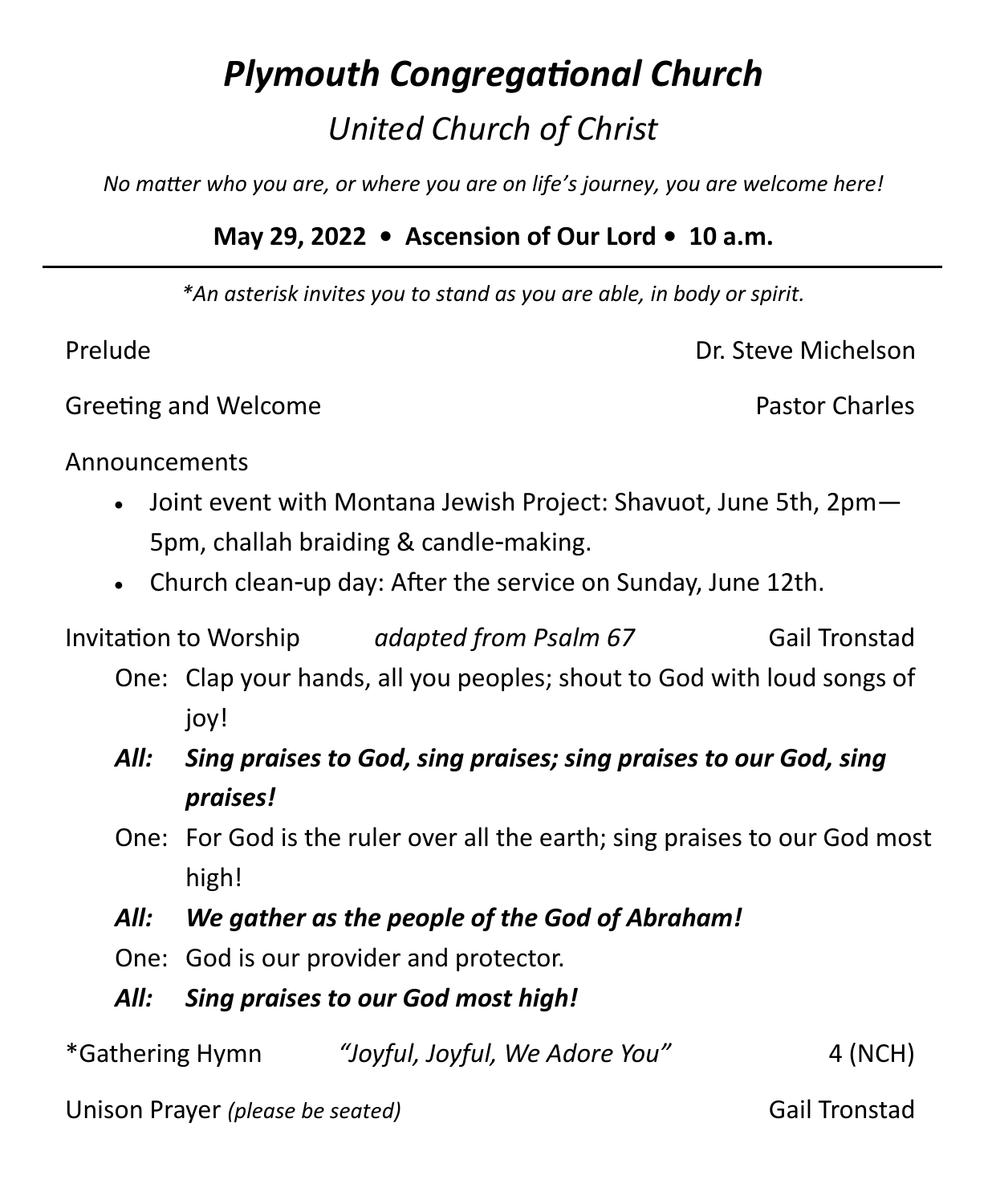*Nurturing God, Transforming Christ, Empowering Spirit, we cry out in despair from a world in need. There is so much fear, sadness, and confusion; help us to make sense of it all. Be with us as we comfort those around us and try to make the world a better place. Shine your light upon us and let it flow from us, filling the world with your love, peace, and joy. [We invite you to rest in this brief moment of silence to listen for God's loving message for you this day.] (30 seconds) Amen.*

| Assurance of Grace             |                   | <b>Pastor Charles</b>  |
|--------------------------------|-------------------|------------------------|
| <b>Congregational Response</b> | "God of the Ages" | 592 (NCH)              |
| Prayer of Illumination         |                   | <b>Nancy Michelson</b> |

Creator of all things, we come to you seeking understanding. Let the words of our mouths and the meditations of our hearts be acceptable in your sight, our rock and our redeemer. In Jesus name we pray. Amen.

#### Reading from the Epistles Ephesians 1:15-23

I have heard of your faith in the Lord Jesus and your love toward all the saints, and for this reason I do not cease to give thanks for you as I remember you in my prayers. I pray that the God of our Lord Jesus Christ, the God of glory, may give you a spirit of wisdom and revelation as you come to know them, so that, with the eyes of your heart enlightened, you may know what is the hope to which they have called you, what are the riches of their glorious inheritance among the saints, and what is the immeasurable greatness of their power for us who believe, according to the working of their great power. God put this power to work in Christ when he was raised from the dead and seated at God's right hand in the heavenly places, far above all rule and authority and power and dominion, and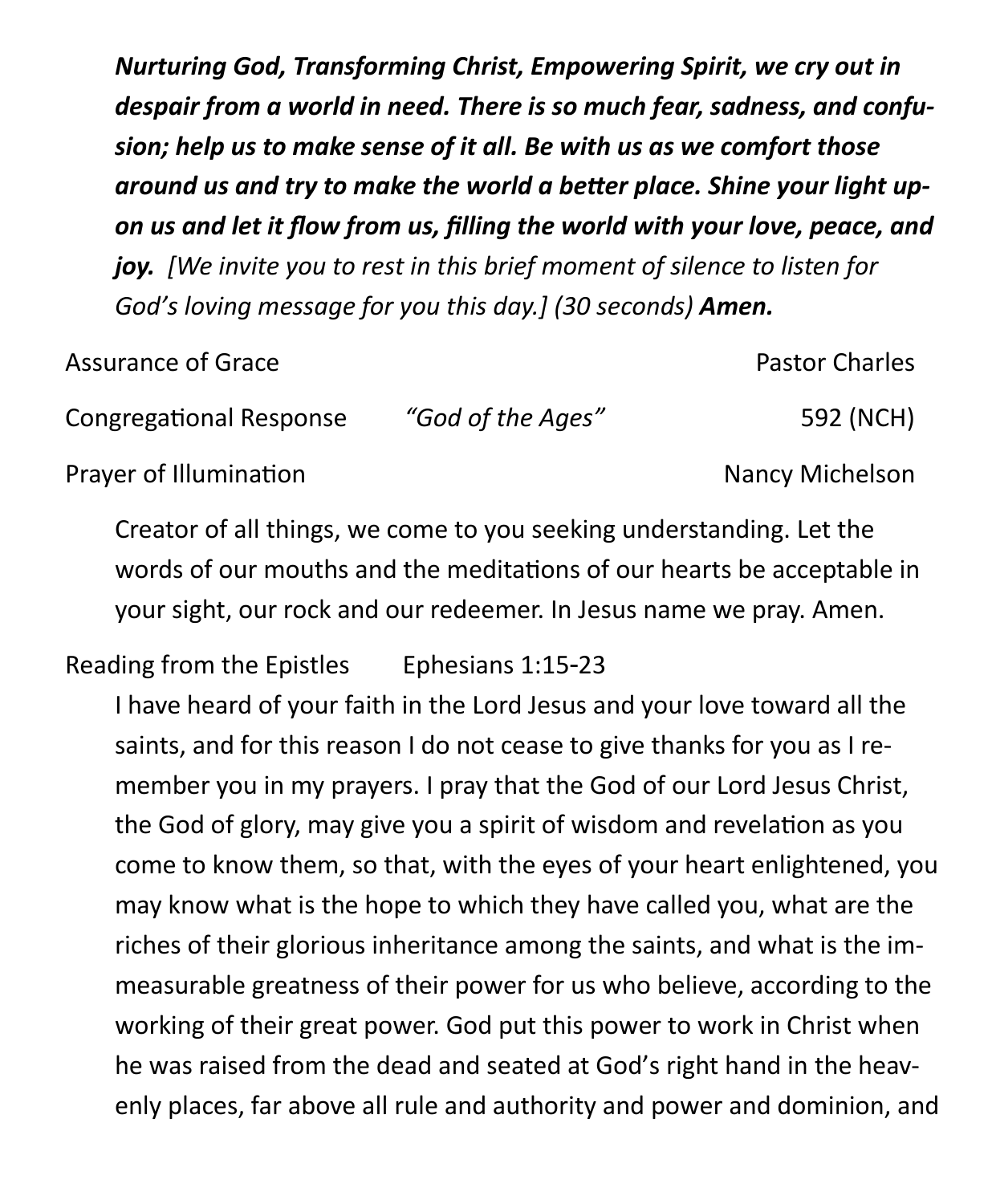above every name that is named, not only in this age but also in the age to come. And God has put all things under his feet and has made him the head over all things for the church, which is his body, the fullness of him who fills all in all.

| Hymn of Unity         | "This is My Song" | 591 (NCH)             |
|-----------------------|-------------------|-----------------------|
| <b>Gospel Reading</b> | Luke 24:44-53     | <b>Pastor Charles</b> |

Then he said to them, "These are my words that I spoke to you while I was still with you—that everything written about me in the law of Moses, the prophets, and the psalms must be fulfilled." Then he opened their minds to understand the scriptures, and he said to them, "Thus it is written, that the Messiah is to suffer and to rise from the dead on the third day, and that repentance and forgiveness of sins is to be proclaimed in his name to all nations, beginning from Jerusalem. You are witnesses of these things. And see, I am sending upon you what my Father promised; so stay here in the city until you have been clothed with power from on high."

Then he led them out as far as Bethany, and, lifting up his hands, he blessed them. While he was blessing them, he withdrew from them and was carried up into heaven. And they worshiped him, and returned to Jerusalem with great joy; and they were continually in the temple blessing God.

Pastoral Reflection \*Musical Reflection **Dr.** Steve Michelson

Prayers of the People **Pastor Charles** Pastor Charles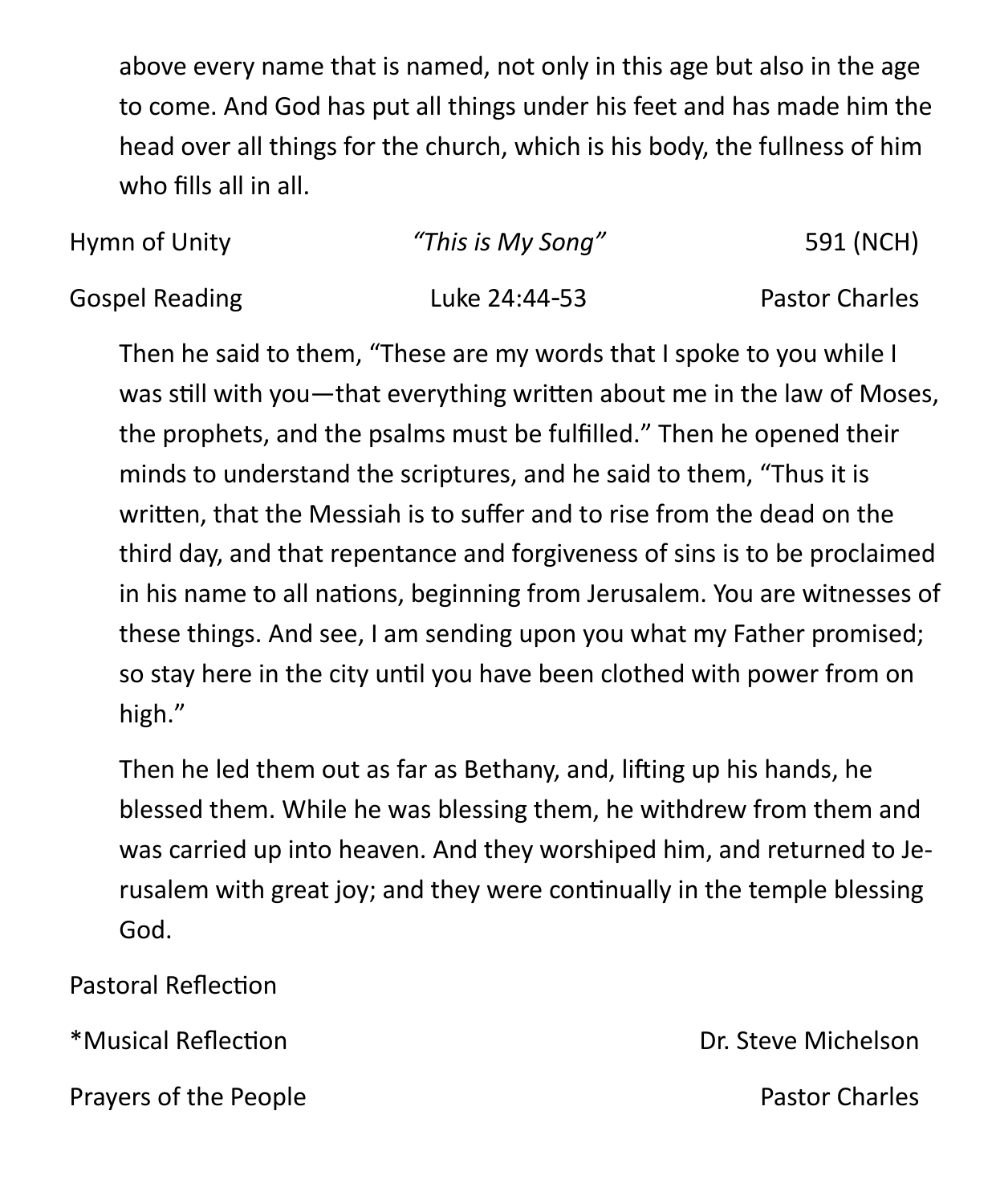God of Endless Possibilities, we come to you seeking help for our world. Our lives are filled with so many voices telling us about everything that's going wrong. Help us to listen, not so that we despair, but so that we can work for change. Help us to listen, so that we are not fooled into thinking that the bad outweighs the good. Help us to listen so that we can grow, and learn, and change for the better. Help us to listen to the prophets both living and dead, so that someday, the in-breaking of your kingdom into the world will come into its fullness, and everything around us will be a reflection of your light and your love.

We ask you to move in us so that we will always strive to be more sympathetic, more generous, and more justice-minded. Thank you, for walking with us and for drawing us ever closer together, to be one family, united in love. Help us to take care of each other, and to love each other the way that you love us. Mother and Father of us all, we ask that you be with all of those for whom no one ever prays, and move in us, that we might work to heal this world that is our home before it is too late.

God of All, we offer special prayers for the people of Ukraine, and for the victims of the shootings in Buffalo, NY and Uvalde, TX. We pray that you bring their souls peace, and that you surround their families with love and support, so that they might find peace in the days to come. We pray for Ed Canty, Giles Walker, and Lorraine Hopgood. We lift up Margy "Marghee" Kohl, Nathan Schreder "Schrader", Greg Bolin, and Jay Sheldon as they go through cancer treatment. We pray for Hayden Cross & the Cross family, for Ben Sweeney, Evelyn Nelson, Marlyce "Marliss" Taylor, and Art and Clara Gilreath.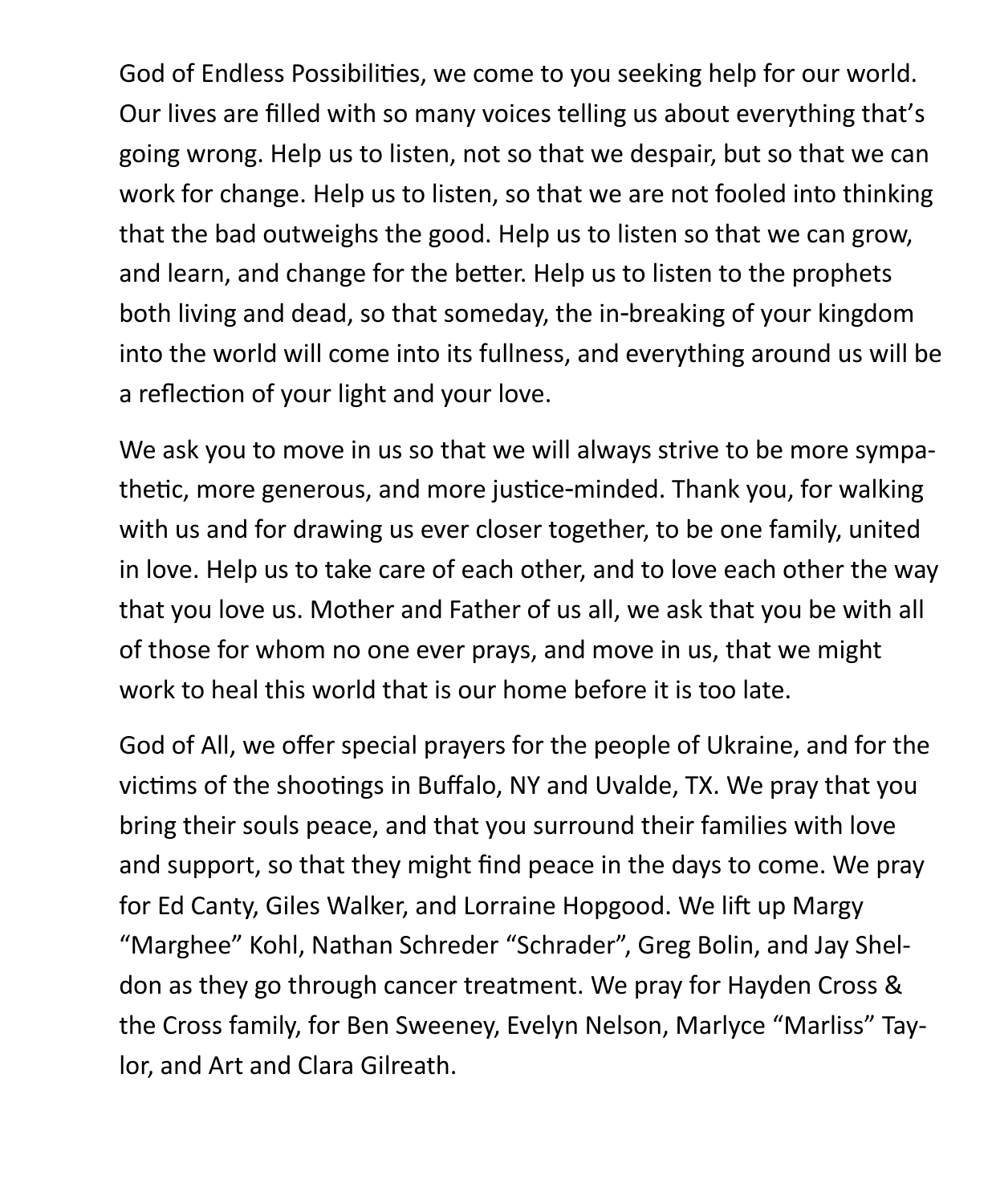Loving God, in whom is heaven;

The hallowing of your name echo through the universe! The way of your justice be followed by the peoples of the world! Your heavenly will be done by all created beings! Your commonwealth of peace and freedom sustain our hope and come on earth. With the bread we need for today, feed us. In the hurts we inflict on one another, forgive us. In times of temptation and test, strengthen us. From trials too great to endure, spare us. From the grip of all that is evil, free us. For you reign in the glory of the power that is love, now and forever. Amen.

An Invitation to Share Our Gifts **Pastor Charles** Pastor Charles

Offertory **Nancy Michelson** 

\*Doxology

*Praise God, the Source of life and birth, Praise God, the Word, who came to Earth, Praise God, the Spirit, Holy Flame All glory, honor to God's name. Amen*

\*Prayer of Dedication **Pastor Charles Pastor Charles Pastor Charles** \*Departing Hymn *"How Beautiful"* 594 (NCH) \*Charge & Benediction **Pastor Charles** \* Charge & Benediction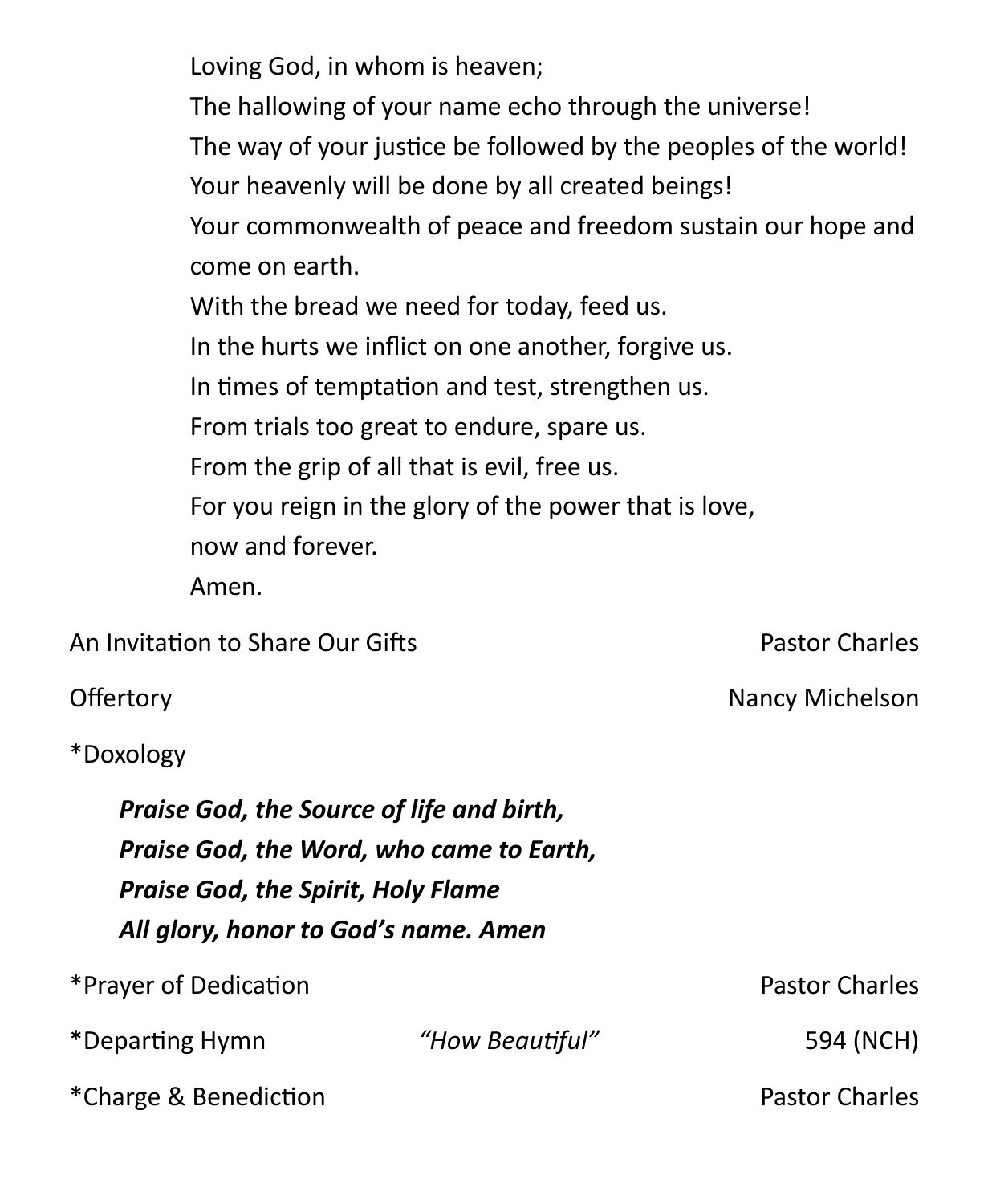Be the change that you want to see in the world. Nothing is too difficult for God. Remember that with God at your side, you can move mountains.

\*Congregational Blessing *"Go Out Now in Peace"*

Postlude **Dr. Steve Michelson** 



*Plymouth's Mission is to nurture our congregation and the wider community with acts of love and a vision of God's image in all things.*